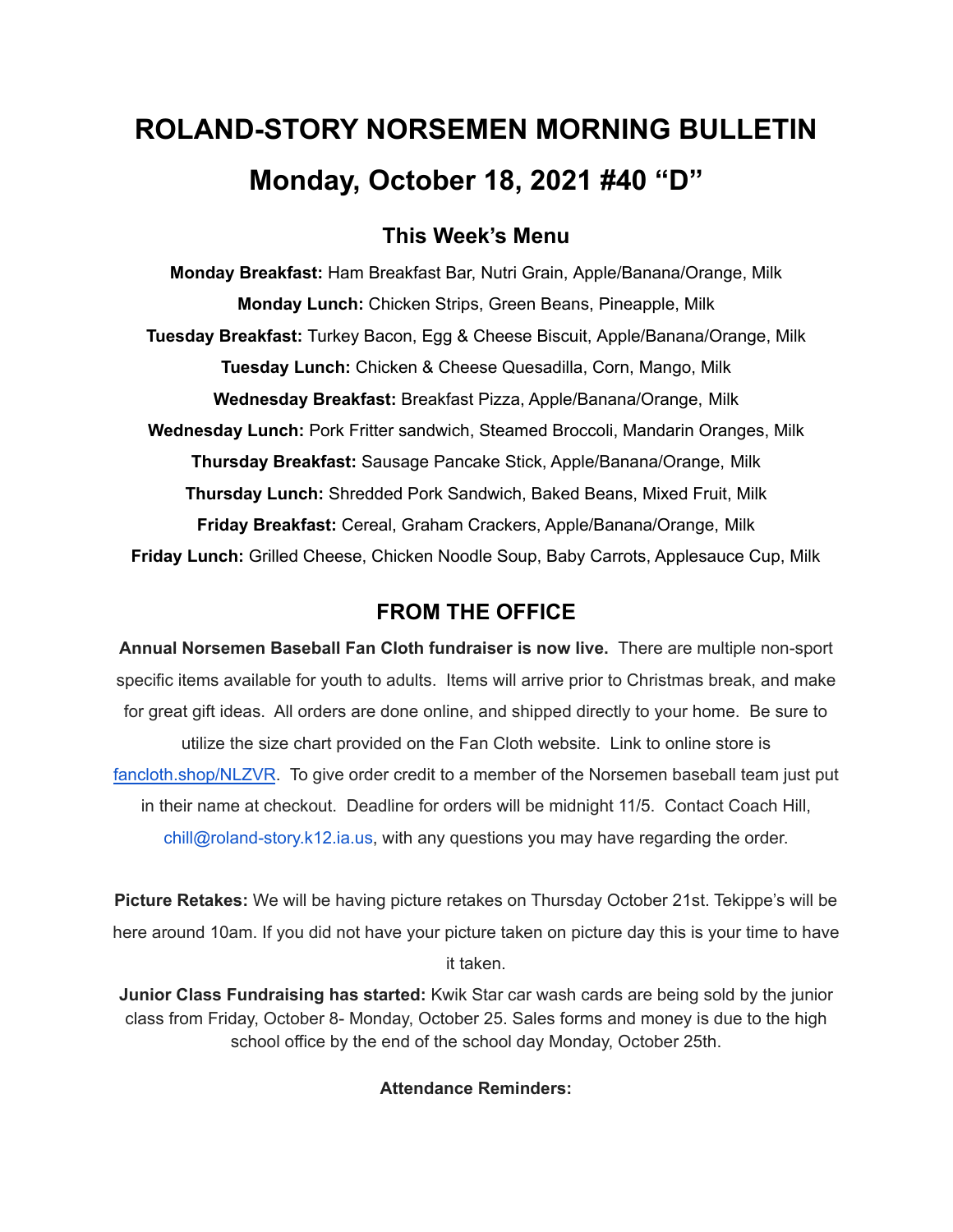**1.** Please notify the office in advance of any appointments.

2. Parents must call, email or send a note to excuse any absence.

- 3. Students must check out in the office before leaving the building. Parents do not need to come in the office to sign a student out.
- 4. If a student is leaving in the middle of a class they need a blue sheet from the office to be able to leave.

5. When sending attendance emails please use [hsattendance@roland-story.k12.ia.us](mailto:hsattendance@roland-story.k12.ia.us)



**[COUNSELOR](https://docs.google.com/document/d/1vmwczNPbDzXe9vFaG5LJMQ7NYDv-i4oQJHybqA65TUc/edit?usp=sharing) FOLDER (9-12)-Click here**

**HUMAN TRAFFICKING** A presentation on this subject will be held *Thursday, October 21st,* at RSHS. RS students and parents are invited to attend. This is a free presentation so invite others if you wish. Please see the [attached](https://drive.google.com/file/d/1yauLbYbFOUL1W6YeHUsplVp9VT4j6PbF/view?usp=sharing) flyer.

**Parents and Students, check out the list of DMACC Career Days: [Click](https://www.dmacc.edu/careerdiscovery/Pages/careerdiscovery.aspx) here** 

**Scholarships**

**Special Education Teacher [Scholarship](https://www.claimaid.com/se-teacher-scholarship/) of Iowa by ClaimAid**

\$2,000

Due 1/14/22 Graduating senior student who will continue his/her education at a college or university and is planning to study Education, specifically Special Education

## **Star Student [Scholarship](https://www.claimaid.com/star-student-scholarship/) of Iowa by ClaimAid**

\$2,000

Due 1/14/22

Special Education graduating senior student who will continue his/her education at a college or university